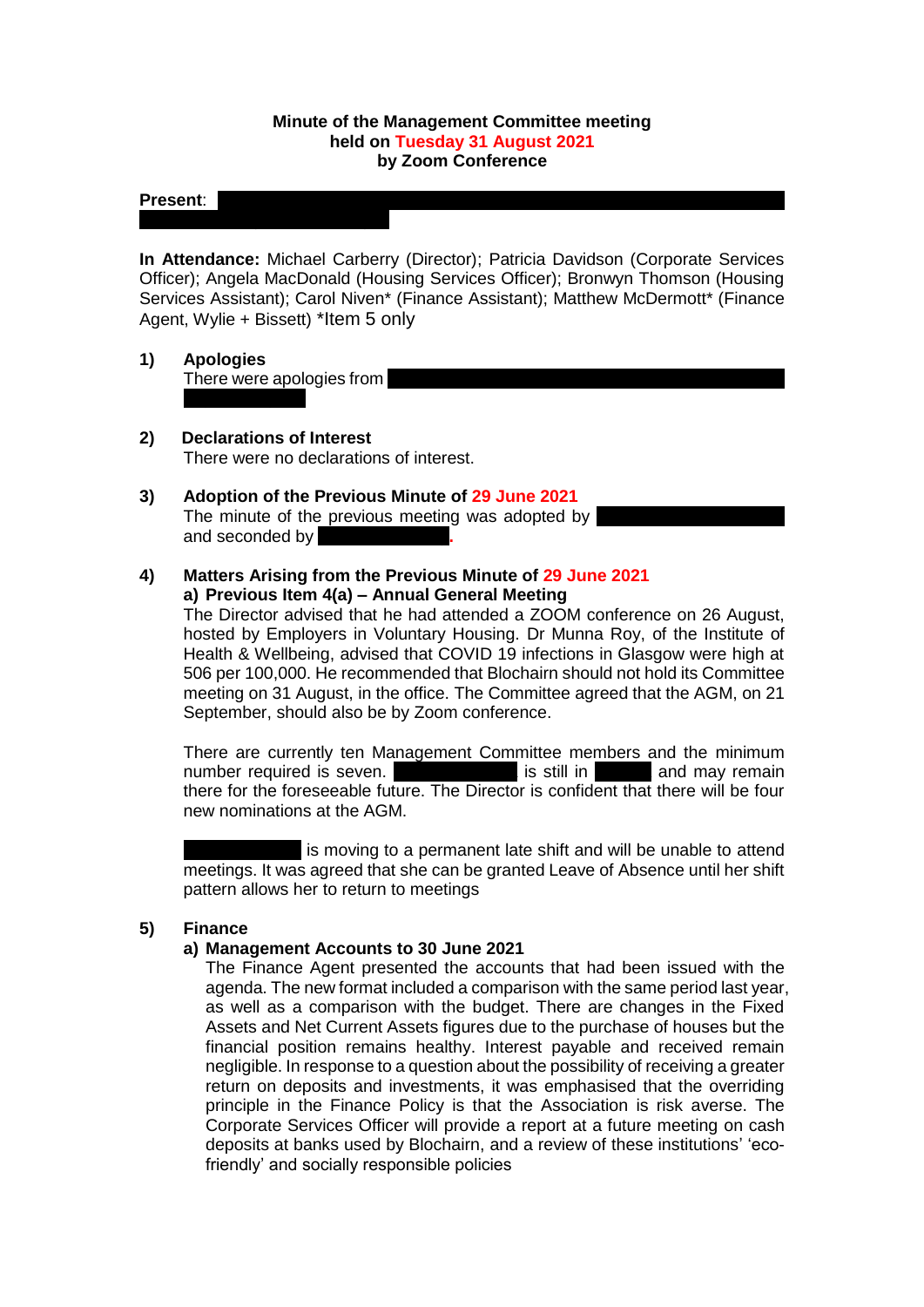## **6) Housing Services Report**

### **a) Housing List/Allocation Policy Review.**

Since housing applicants have been able to apply on line there has been an increase in applications. Many may be speculative; i.e. Blochairn is not really their preferred destination. By August 2021, there were 287 applicants (plus 23 transfer applicants). Housing applicants were invited to complete a review form. Fewer than 50 review were returned.

Since 2016 there have been, on average, 17 allocations each year. Two 5apt allocations have been made; the last one was in 2019:

| Apt         |               | Average            | <b>Applicants</b> |
|-------------|---------------|--------------------|-------------------|
| <b>Size</b> | <b>Houses</b> | <b>Allocations</b> | August 2021       |
|             | 57            | 5                  | 121               |
| 3           | 160           | 9                  | 83                |
|             | 66            | 3                  | 58                |
| 5           |               |                    | 20                |
| 6           | 2             |                    |                   |
|             | 291           |                    | 287               |

Consultation on significant changes to allocations policy is required by law. Housing List Applicants and Tenants were invited to return a survey asking for views on housing list and allocations. Fewer than 20 of 287 Housing List Applicants and fewer than 20, out of 291 tenants, returned a survey form. Returns are so low that results cannot contribute greatly to policy discussion.

By law, length of tenancy or time resident in an area should not be considered when assessing a housing application. However, the law does not specifically address internal transfers. Blochairn prioritises internal transfers over housing list applicants and considers length of tenancy. Legal advice was sought in 2020. The solicitor suggested that, given that this is an important principle for Blochairn, priority for transfers could remain. A challenge could be considered, should one arise. This is similar to previous discussions with solicitors and other associations.

The solicitor recommended several changes to wording. The revised policy will be presented at the next meeting. Meantime, it was recommended that

- Each apartment list is monitored and numbers limited to a manageable number. Committee approval is required before implementing a limit
- Lists are not held for 5apt or 6apt houses
- Remove the 1 point per year for Previous Residence

After discussion the Committee agreed to accept these recommendations

### **b) Court Case**

A case calls to court on 8 September 2021 and a confidential report was submitted at the meeting. After discussion it was agreed that an Eviction Decree should be asked for and be enforced if granted

### **c) Passivent**

Passivent Ventilation, fitted when Blochairn Place was built in 2011, is an environmentally friendly system using little electricity. Kitchen and bathroom vents open when moisture is detected. The moisture is extracted to the roof by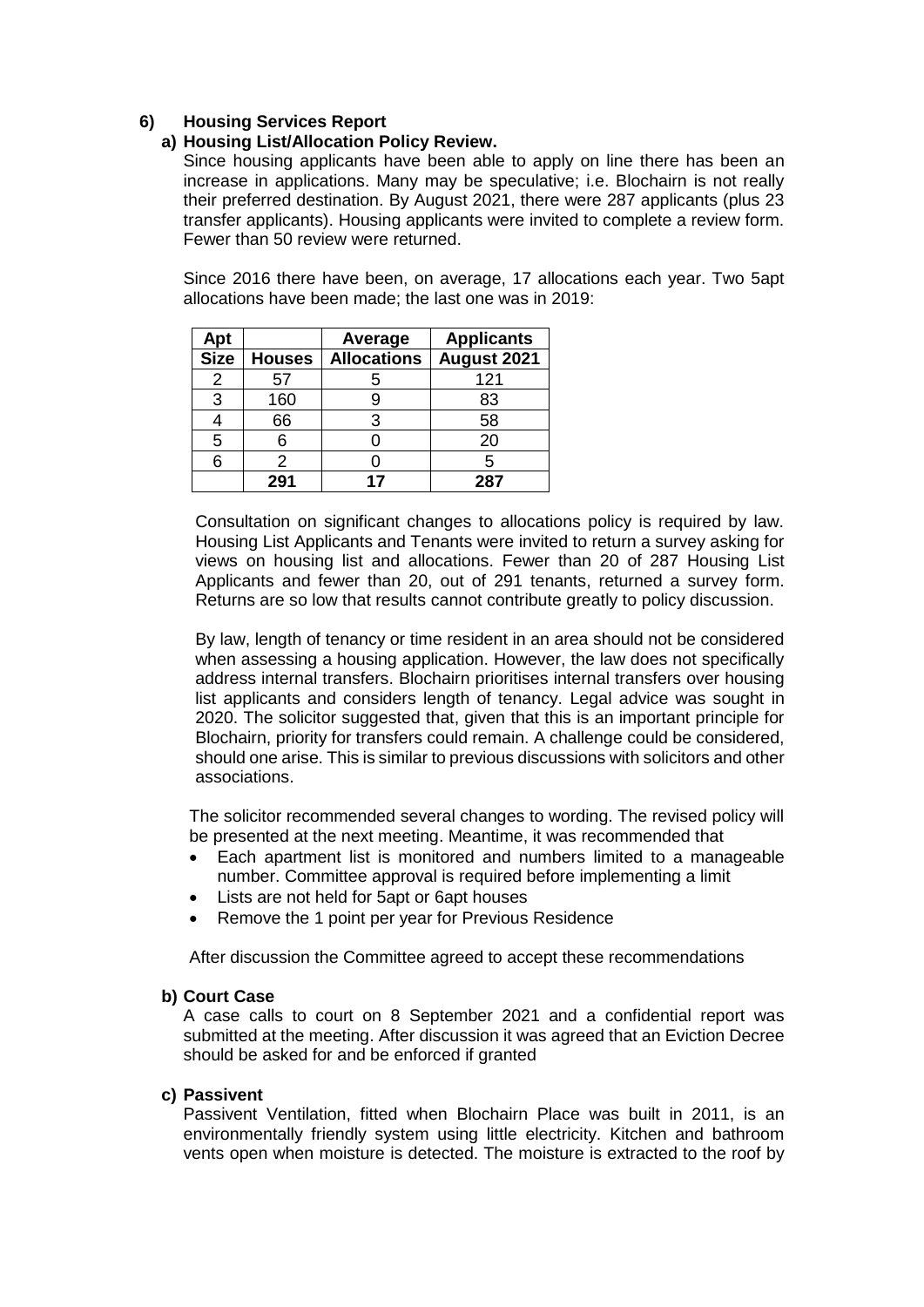the Mechanical Extract Ventilation (MEV) central unit in the loft. Ground floor houses have their own MEV and moisture is extracted to the outside wall.

The Design Team advised that this would be the preferred system in future. However, Passivent is not a common system. Ten years on, work is required to upgrade the system.

In 2020, Grange Energy Services (GES) was engaged to survey all lofts and houses. Results included, in some cases

- poor original installation in lofts
- hatches missing in ground floor houses
- blocked vents in houses due to lack of cleaning by the occupier
- residents had connected their own extractor, for example, a cooker hood or bathroom fan. This extracted moisture and smells from their house and pushing the moisture and smells into ducting, causing moisture and smells to affect other houses. Residents were asked to detach their own extractors from the Passivent system to prevent further inconvenience to neighbours

GES was instructed to upgrade or renew MEV's and to renew all Passivent vents. The cost will be c.  $\mathbf{E}$   $\blacksquare$  . Owners have not been asked to contribute to the cost of the survey or upgrade/renewal of MEV's. Owners will pay  $(E)$  for renewal of Passivent vents in their own houses.

A full report will be provided on conclusion of the work. It will include a proposal of an annual survey of the Passivent system

#### **d) Blochairn Place Cladding**

Collective Architecture (CA), reviewed all aspects of the development in 2017, following the Grenfell Tower fire. Since 2017 there have been discussions between CA and the builder, CCG, regarding fire stops within the cladding. Discussions are ongoing and there will be further inspections. At a meeting on 20 August 2021, CA confirmed that a Fire Engineer had reviewed the project and confirmed that there was no risk to life

#### **e) Performance 2020/2021**

Performance was affected by the Covid 19 global pandemic lockdowns. Even though Blochairn staff were functioning as near to full capacity as possible, other organisations and contractors were not. Figures include

- Gas safety checks missed deadlines  $= 19$ . All due to Covid 19. Normally  $= 0$
- rent arrears  $= 3.25\%$ , Above target of 1.75% for the first time
- $\bullet$  time to let a house = 9 days. Above target of 5 days for the first time

#### **f) Planned Maintenance**

The Planned Maintenance programme was halted by Covid 19 lockdowns. As the situation eased, outside work was allowed, including external decoration of metal railings. Painters have reached 2/36 and 15/31 Sandmill Street (Contract 5) and work will be completed over the next few months. Supply of paint, due to Brexit, has emerged as an issue. Surveys are being carried out at Contract 5 to plan for renewal of bathrooms and showers in October

### **g) Smoke and Heat Alarms**

From February 2022 all homes in Scotland must be fitted with interlinking smoke and heat alarms; and carbon monoxide alarms if there is a carbon-fueled appliance or flue. The new standard requires: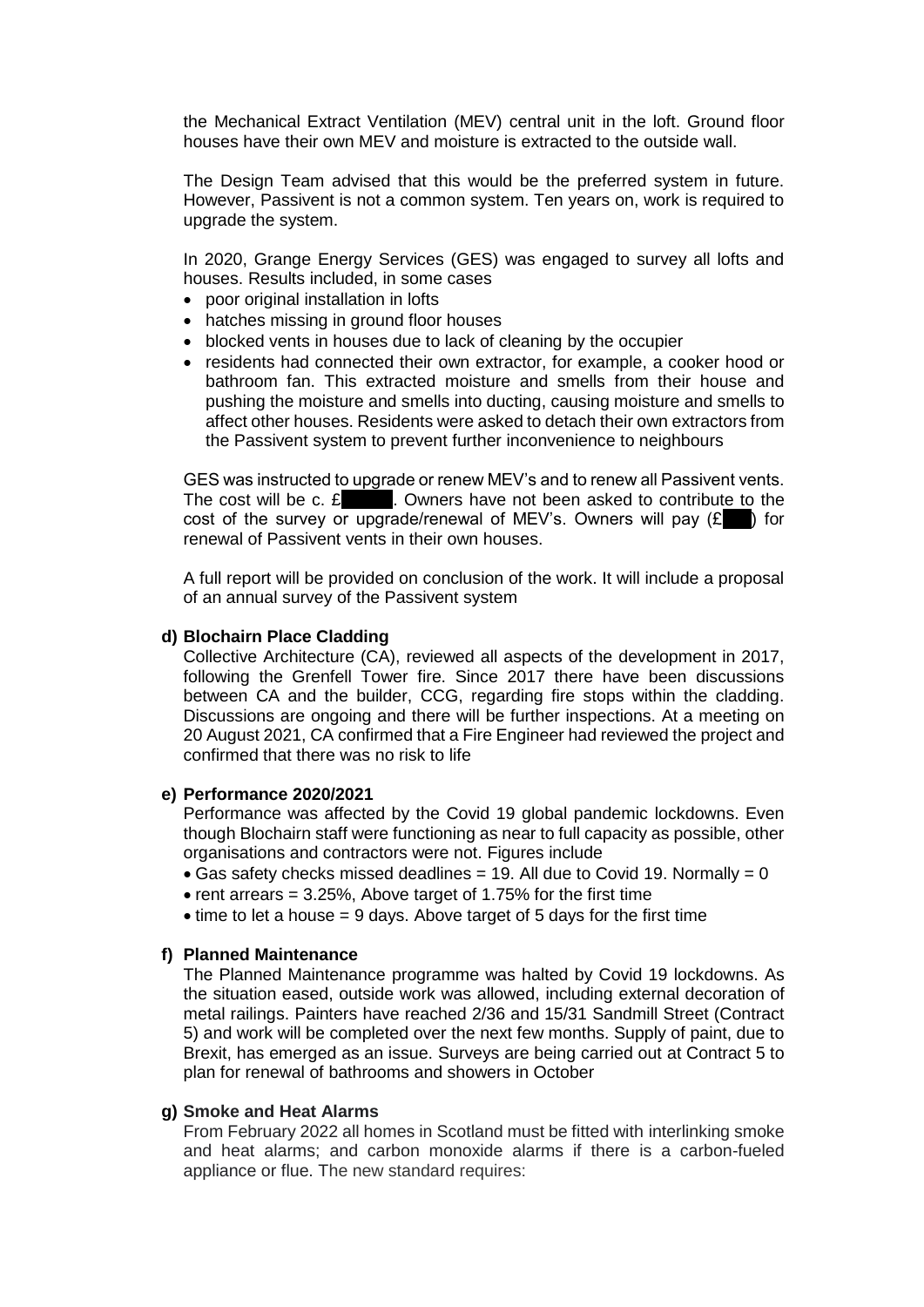- one smoke alarm in the room most frequently used for general daytime living
- one smoke alarm in every circulation space on each storey
- one heat alarm installed in every kitchen
- alarms should be ceiling mounted and interlinked
- a carbon monoxide detector near to the boiler

The new system is being fitted during the annual gas safety check and only six houses have still to be done. Two tenants have refused to have a smoke fitted in their living room. This will be further discussed with them.

A letter will be issued to owners to remind them that they must comply with this new law. Failure may invalidate their Buildings Insurance. If their Buildings Insurance is invalidated this must be reported to the mortgage lender

### **h) Kitchen Wrap**

The Committee was advised that staff had instructed the 'Kitchen Wrap Company' to restore a 10-year-old kitchen that is not sufficiently deteriorated to require full renewal. If this is successful it may be used more in future. In another case, a joiner has renewed unit doors

### **i) Blochairn Road Recycling Centre**

The Committee noted that Bob Doris MSP had called a meeting on 22 July with Councilors, Council officials and a Scottish Environment Protection Agency (SEPA) officer, held outside Blochairn's offices. Several residents joined in. The Director advised Council officials that bringing food waste into the Blochairn Road facility had been causing problems for years. If it continued, the Association may seek an Interdict to stop the operation. He suggested that residents were at breaking point and may resort to civil disobedience. Alternatively, they may involve the media. After the meeting, one of the Councillors arranged for the Evening Times to speak to residents. A journalist met residents the following day and the story was front page news. A further meeting will be held in September

### **j) Welfare Support**

The Committee noted that the grant for the Financial Capability Officer (Maureen McGowan) ends in March 2022. A further application will be made by Spire View, on behalf of Blochairn, Copperworks and Hawthorn. Each association will contribute £2,250 each year to the service costs

### **7) Employers in Voluntary Housing (EVH)**

There was no report on this item.

### **8) Staffing Sub Committee**

A Sub Committee will be elected after the AGM.

### **9) Health & Safety**

The Director advised that an updated Covid 19 Risk Assessment is on Committee iPads. It was agreed that reopening the office to the public should be delayed until there is clearer guidance from the Scottish Government. It was noted that maintenance contractors are working normally (with PPE, etc); support staff (Maureen McGowan/Geraldine Burgess/Matthew Hornsey) are working from the office and meeting residents face to face; there remains heightened anxiety and stress within the community and this is reflected in aggressive and unreasonable behaviour, which continues to impact on staff.

### **10) Scottish Government/Scottish Housing Regulator**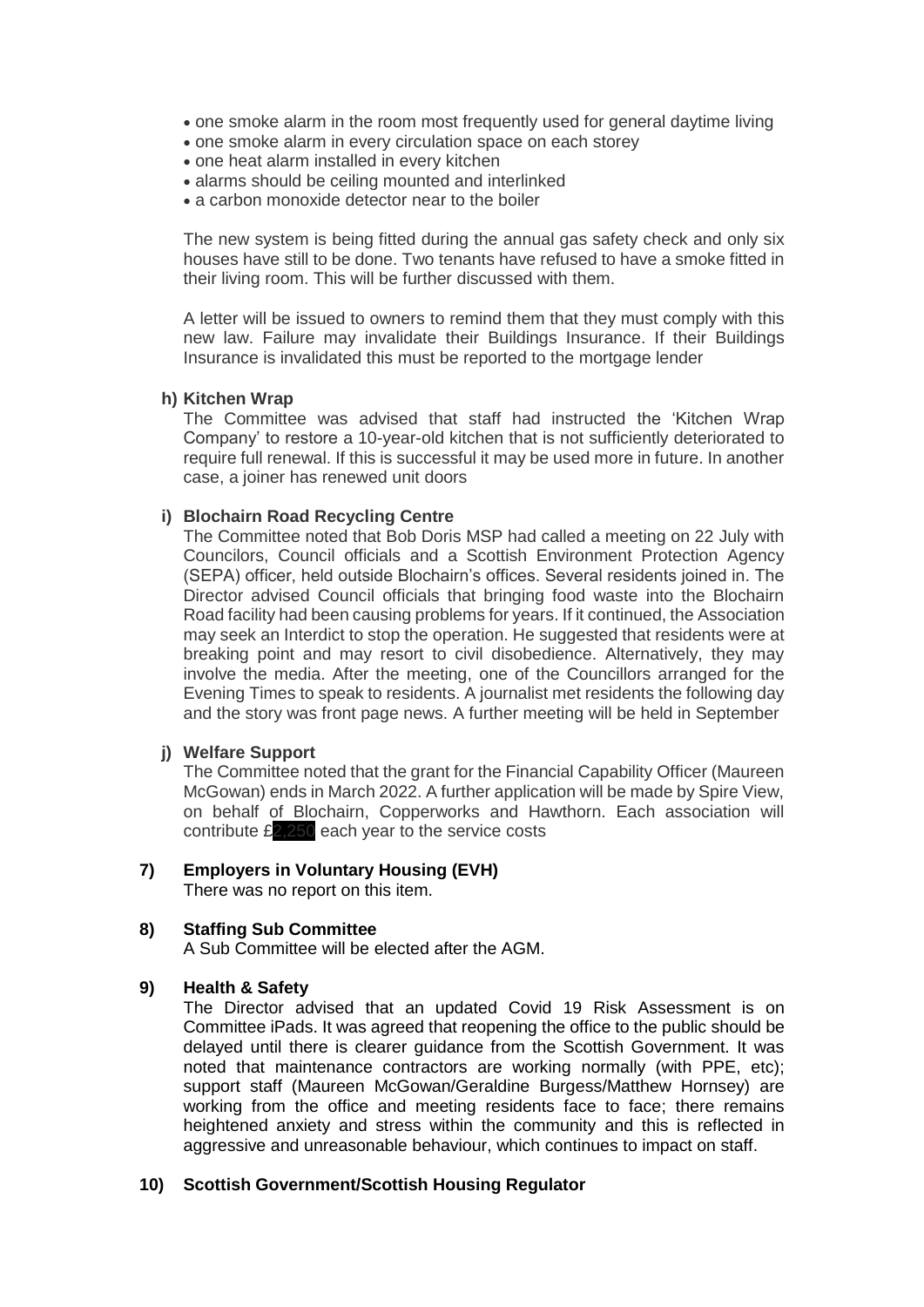## **a) Annual Assurance Statement (AAS)**

The Director referred to the update on the AAS issued with the agenda. This included

- refer to legislation when reviewing policies and/or refer policies for legal advice, where appropriate – this is ongoing
- liaise with the Regulator and with Scotland's Housing Network on how to give assurance on meeting every legal and regulatory requirement. Monitor the creation of a list of relevant laws and regulations – this will be considered in detail after lockdown
- consider how to monitor performance on Human Rights & Equalities; how to use impact assessments; monitor developments in advice and guidance and continue to collect data – guidance has been received (provided by the Scottish Housing Regulator, Scottish Federation of Housing Associations, Glasgow and West of Scotland Forum of Housing Associations and the Association of Local Authority Chief Housing Officers). This will be reviewed and a report will be submitted to Committee
- review Committee Role Description and Person Specification it was agreed that these could be reviewed after the AGM, rather than used as a 'recruiting tool'
- with regard to the fit with the Chartered Institute of Public Finance and Accountancy (CIPFA) Code on treasury management, the Finance Agent has confirmed that the Finance Policy is adequate for an organisation of Blochairn's nature and size
- Option of 'buddy'/mentor support for new Committee members it was agreed that this option could be discussed with new Committee members
- Check policy to ensure fit with the Chartered Institute of Public Finance and Accountancy (CIPFA) Code on treasury management – the Finance Agent has advised that the Finance Policy is adequate for an organisation of the size and nature of Blochairn
- Review SHR recommended practice advice on business planning the Corporate Services Officer will review before 31 March
- Review Internal Management Plan (on an 'Away Day'?) the Corporate Services Officer will discuss further with Committee
- Report to Committee on training. Feedback sessions/conferences Corporate Services Officer will review before 31 March
- Senior Officer Appraisal Staffing Sub Committee to organise before 31 March

### **11) Tenant Bonus Scheme**

This is on hold until the AGM.

# **12) National Accommodation Strategy for Sex Offenders (NASSO)**

- **a) NASSO Awareness Group.** There will be discussion on the future of the group after lockdown has been lifted
- **b) Freedom of Information requests**:
- **Police Scotland** sex offender details by post code 2012–2020 are available
- **Glasgow Housing Association** statistics provided
- **c) Scottish Government/ Sex Offenders released from prison with no accommodation** – Director to meet Graham Robertson, Head of the Public Protection Unit
- **d) Block Profiling**. Letters to the Scottish Housing Regulator, MSP's and Councilors, asking for comment on the system that requires allocations to be approved by Police or Social Work, still to be drafted